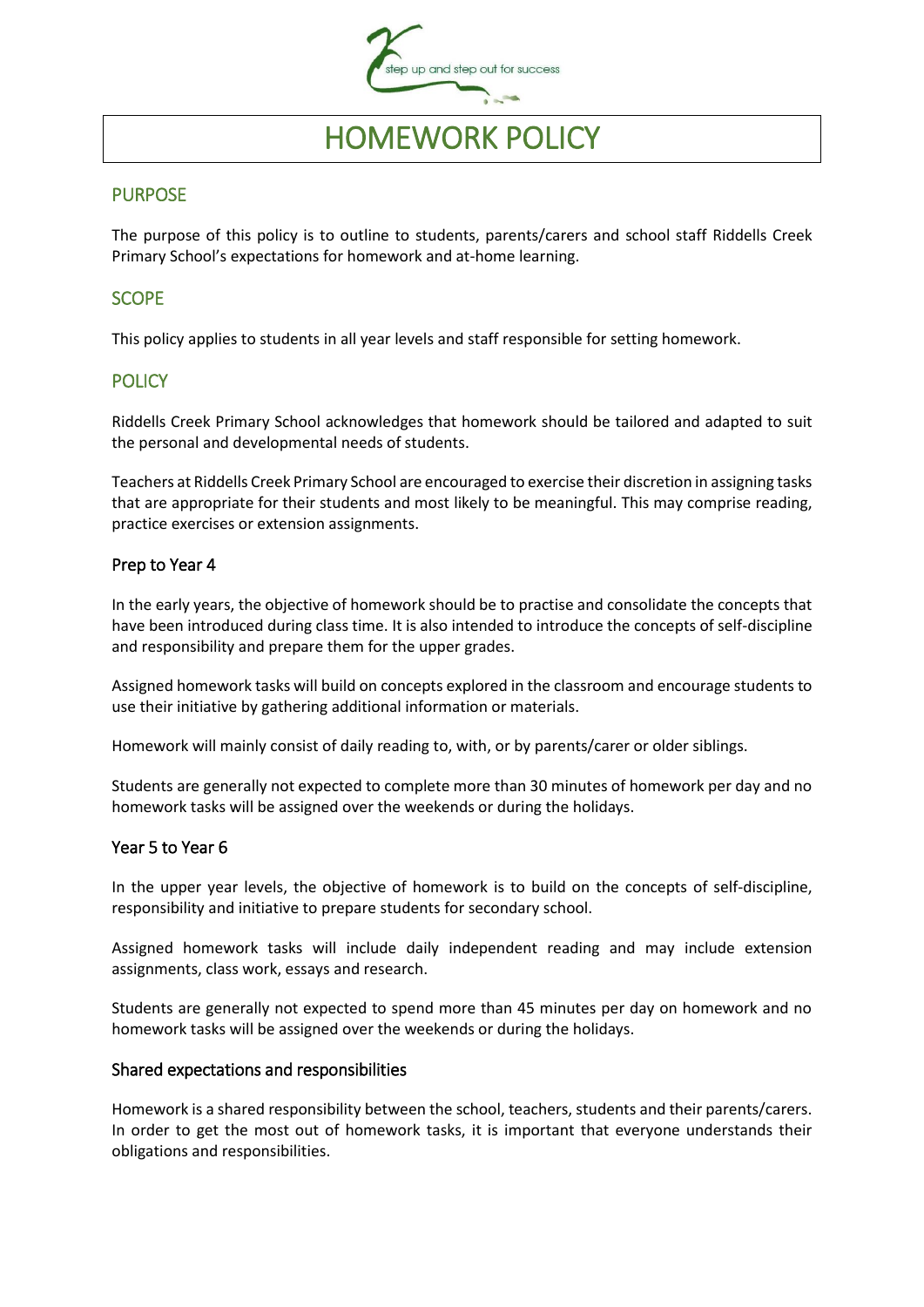Riddells Creek Primary School will support students by:

- fostering lifelong learning and connecting families with the learning of their children, as part of a comprehensive and balanced curriculum within Victorian schools
- ensuring the school's homework policy is relevant to the needs of students
- advising parents/carers of homework expectations at the beginning of the school year and providing them with a copy of the homework policy
- encouraging parents/carers of early primary school aged children to read to and with their children for enjoyment
- ensuring that upper primary students use homework diaries to provide a regular communication between parents and the school.

Teachers at Riddells Creek Primary School will:

- equip students with the skills to solve problems
- encourage real-life problem solving, logical thinking, creativity and imagination
- set varied, challenging and meaningful tasks related to class work to suit the students' learning needs
- give students enough time to complete homework, considering home obligations and extracurricular activities
- assess homework and provide timely and practical feedback and support
- help students develop organisational and time-management skills
- ensure parents/carers are aware of the school's homework policy
- develop strategies within the school to support parents and carers becoming active partners in homework
- offer a wide range of opportunities for families to engage in their children.

It is expected that students will take responsibility for their own learning by:

- being aware of the school's homework policy
- discussing with their parents/carers homework expectations
- accepting responsibility for the completion of homework tasks within set time frames
- following up on comments made by teachers
- seeking assistance when difficulties arise
- organising their time to manage home obligations, participation in physical activity and sports, recreational and cultural activities and part-time employment.

It is expected that parents/carers will support their children by:

- developing a positive and productive approach to homework
- ensuring there is a balance between the time spent on homework and recreational activities
- reading to them, talking with them and involving them in learning opportunities during everyday household routines and physical activity
- talking to teachers about any concerns they have about the homework
- attending the school events, productions or displays their child is involved in
- ensuring upper primary students keep a homework diary
- discussing homework with their child in their first language, if English is not the main language spoken at home, and linking it to previous experiences
- linking homework and other learning activities to the families' culture, history and language, linking with relevant services, clubs, associations and community
- ensuring there is a quiet study area for students to complete their homework tasks.